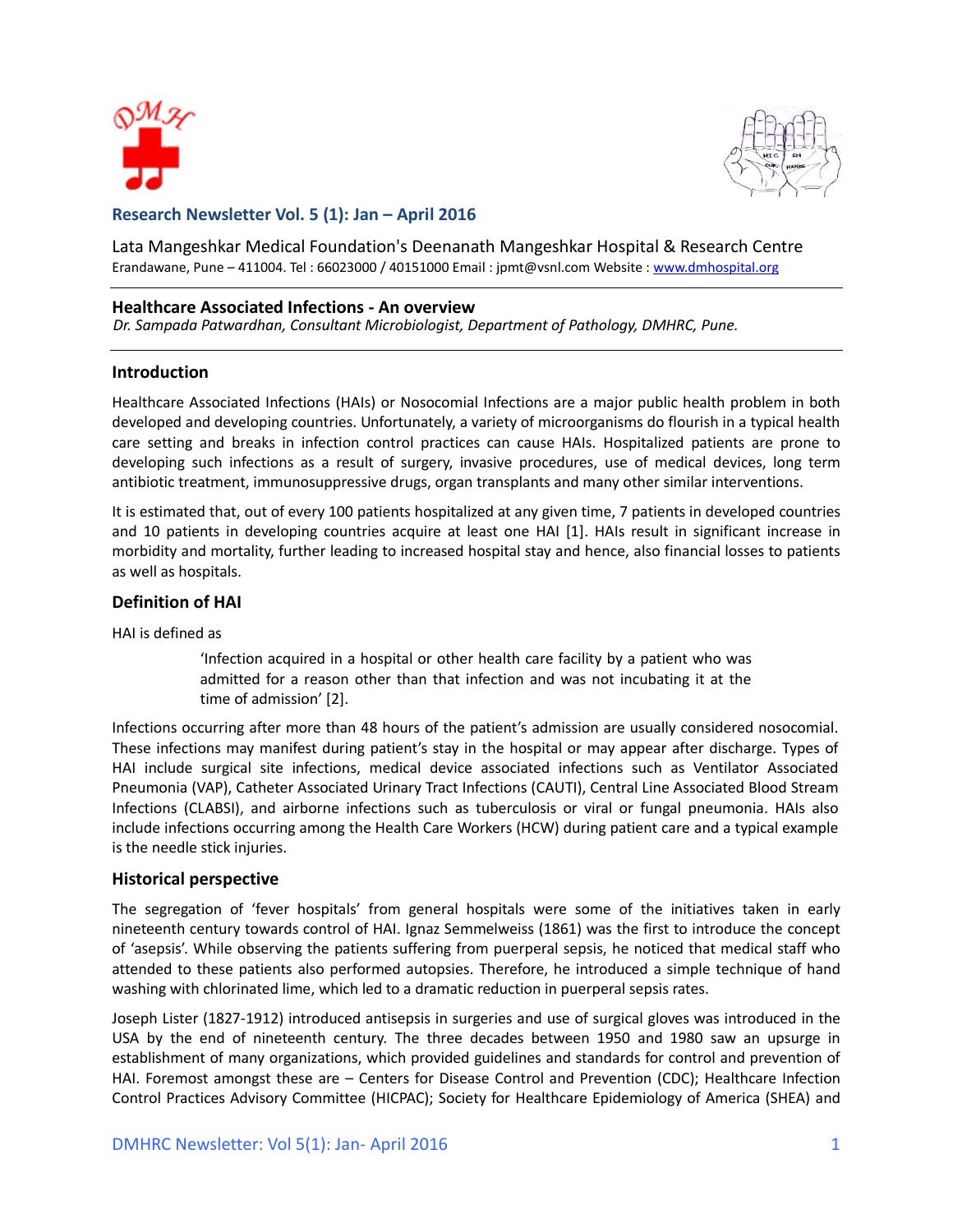Association for Professionals in Infection Control and Epidemiology (APIC). Furthermore, with the advent of HIV/AIDS in 1980s the concept of 'Universal Precautions' was introduced by CDC in 1989.

In spite of all these developments, today we still see that HAI due to Multi Drug Resistant Organisms (MDRO) are a common occurrence worldwide. The problem is endemic and ongoing and no institution or country can claim that they have been able to overcome it.

### **Global scenario of HAIs**

The prevalence of HAI in developed countries varies between 3.5% to 12%. The European Centre for Disease Prevention and Control (ECDC, Sweden) reports an average HAI prevalence of 7.9% in European countries.[1]. Approximately 41,00,000 patients are estimated to acquire HAIs in the EU each year and the number of deaths occurring as a direct consequence of these infections is estimated to be at least 37,000 [3]. According to CDC's HAI prevalence survey, there were estimated 722,000 HAIs in the USA's acute care hospitals in 2011 and about 75,000 of these died [4]. Furthermore, the attributable mortality due to HAIs, especially device associated infections in the ICUs, can be as high as 25% [5].

In developing countries, WHO's recent analysis states that the prevalence of HAI varies between 5.7% to 19.9% [1]. The proportion of ICU acquired infections ranged from 4.4% to 88.9% in these countries with frequency of overall HAI as high as 42.7 episodes per 1000 patient days [1]. This is almost three times higher than in developed countries. Overcrowding in hospitals, understaffing, inadequate environmental hygienic conditions, poor knowledge and enforcement of infection control measures, absence of local and national policies are some factors specific to developing countries resulting in high prevalence of HAI.

# **The Chain of HAI**

Within the 'Chain of HAI' shown in Figure 1, the occurrence of HAI needs four vital links

1. Causative agent, 2. Reservoir, 3. Mode of transmission, 4. Susceptible host



#### **Figure 1. The Chain of HAI**

(Adopted from Manual of Infection Control Procedures by Dr. N. N. Damani, 2nd edition, Cambridge University Press, UK, 2003)

The causative agents can be any microorganisms such as bacteria, mycobacteria, fungi and viruses such as Hepatitis B and HIV. These microorganisms can be part of the patient's own body microbial flora residing on the skin or in the gut or can come from an exogenous source. Reservoirs of infection can be patients themselves, visitors, HCWs, environmental factors such as food, water, contaminated medical equipment and devices, linen etc. The transmission of these microorganisms to the susceptible host can occur through direct contact or indirect contact with contaminated objects or hands. HCWs can become transient or permanent carriers of microorganisms and cause cross transmission to patients. Transmission can also occur through respiratory mode of inhalation. The patients at extremes of their age, with chronic diseases such as